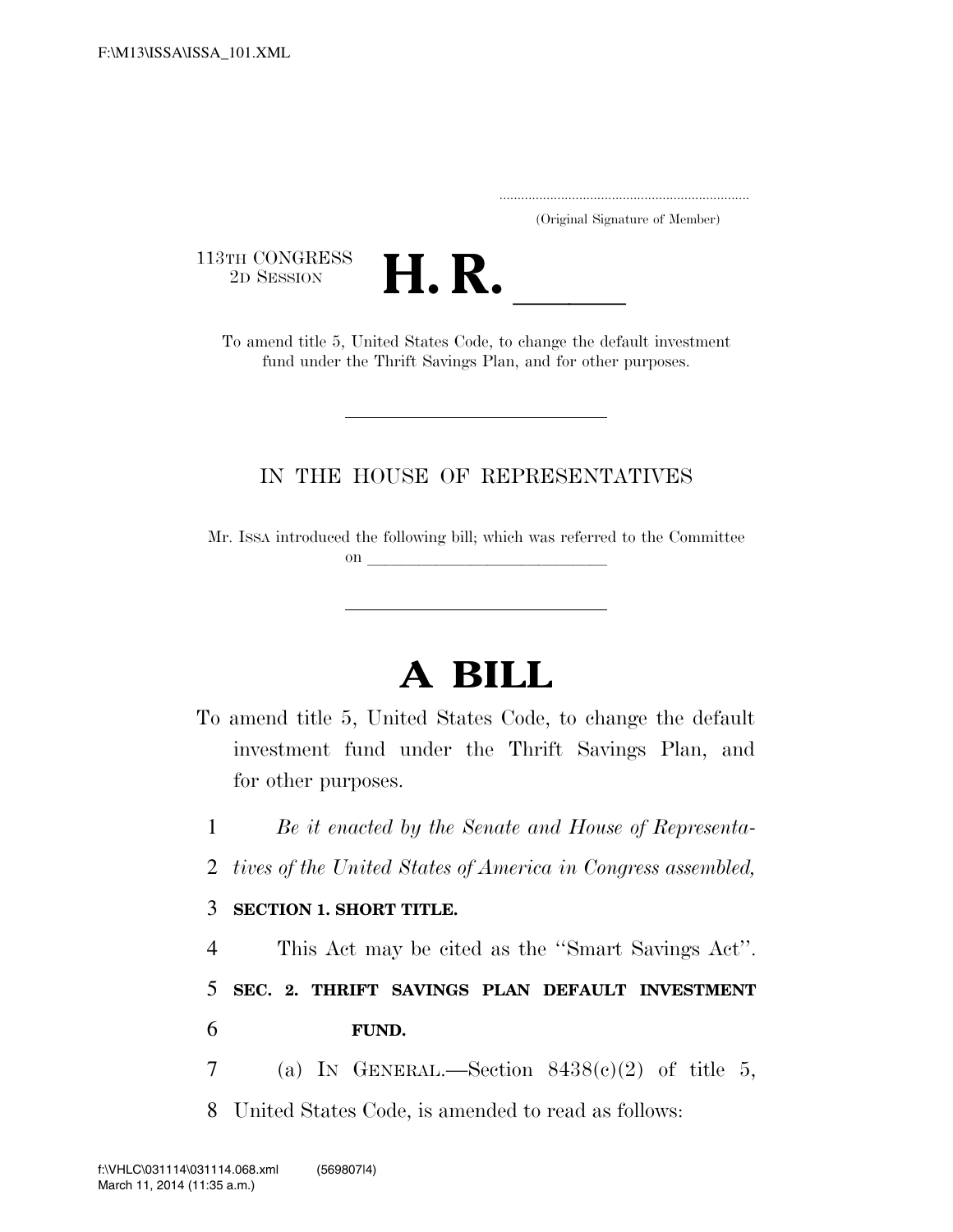''(2)(A) Consistent with the requirements of subpara- graph (B), if an election has not been made with respect to any sums available for investment in the Thrift Savings Fund, the Executive Director shall invest such sums in an age-appropriate target date asset allocation investment fund, as determined by the Executive Director. Such in- vestment fund shall consist of any of the funds described in subsection (b).

 ''(B) If an election has not been made by an eligible member under section 8440e with respect to any sums available for investment in such member's Thrift Savings Fund account, the Executive Director shall invest such sums in the Government Securities Investment Fund.''.

 (b) ACKNOWLEDGMENT OF RISK.—Section 8439(d) of title 5, United States Code, is amended—

16 (1) by inserting " $(1)$ " before "Each employee"; and

 (2) by adding at the end the following new paragraph:

 $\frac{1}{2}$  (2) Prior to enrollment in the Thrift Savings Plan, 21 an individual covered by section  $8438(c)(2)(A)$  shall sign the risk acknowledgment described under paragraph (1).''. (c) TECHNICAL AND CONFORMING AMENDMENT.— 24 Section  $8472(g)(2)$  of title 5, United States Code, is amended by striking ''required by section 8438 of this title